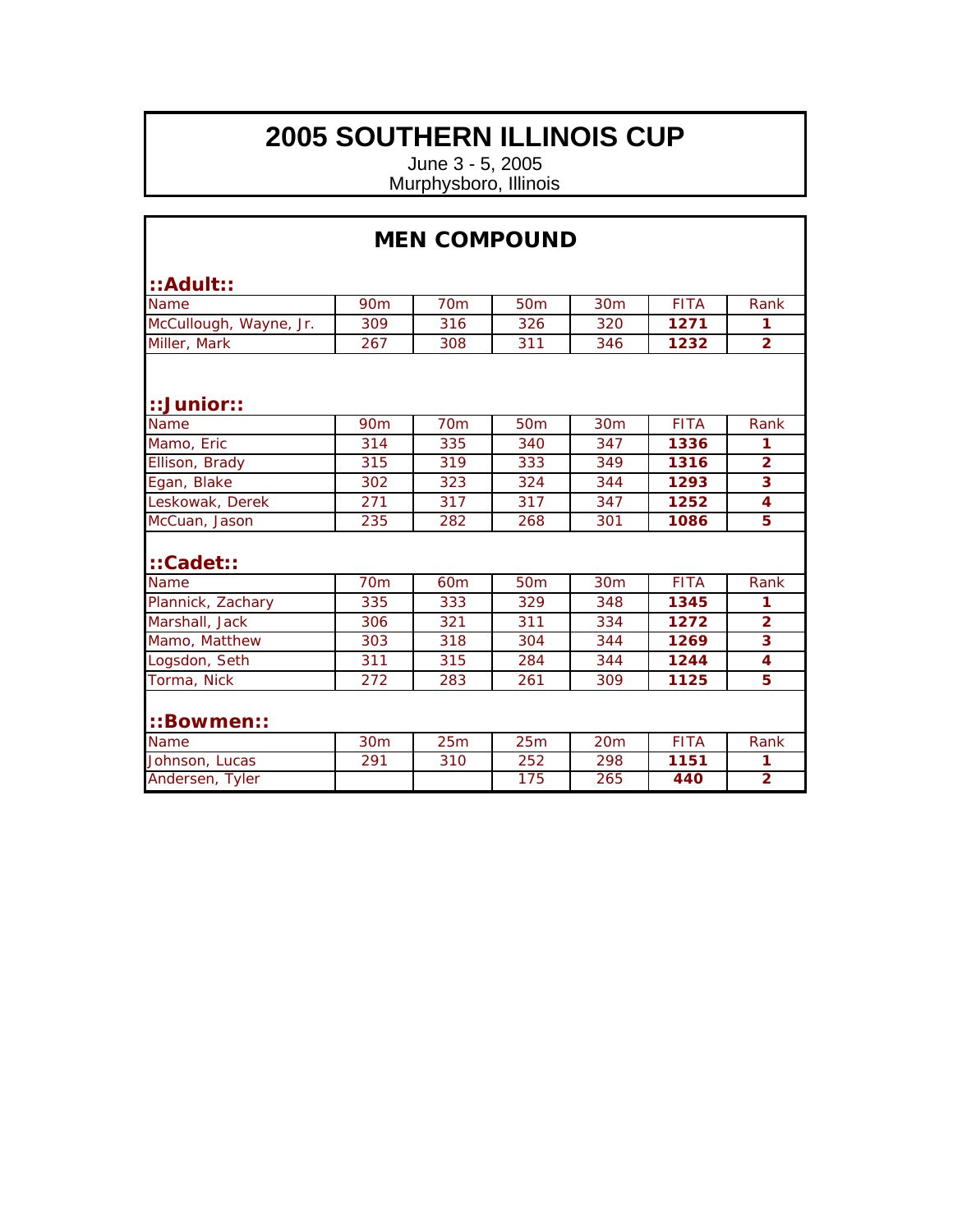| <b>MEN RECURVE</b>     |                 |                 |                 |                 |             |                         |
|------------------------|-----------------|-----------------|-----------------|-----------------|-------------|-------------------------|
| ::Adult::              |                 |                 |                 |                 |             |                         |
| Name                   | <b>90m</b>      | <b>70m</b>      | 50 <sub>m</sub> | 30 <sub>m</sub> | <b>FITA</b> | Rank                    |
| McCullough, Nathan     | 281             | 312             | 322             | 342             | 1257        | 1                       |
| McCormick, Corey       | 288             | 301             | 304             | 323             | 1216        | $\overline{2}$          |
| Alstat, Lucas          | 249             | 286             | 295             | 312             | 1142        | 3                       |
| Longman, Adam          | 204             | 251             | 253             | 317             | 1025        | 4                       |
| Murry, Nathan          | 169             | 251             | 243             | 310             | 973         | 5                       |
| $::$ Junior $::$       |                 |                 |                 |                 |             |                         |
| <b>Name</b>            | 90 <sub>m</sub> | <b>70m</b>      | 50 <sub>m</sub> | 30m             | <b>FITA</b> | Rank                    |
| Kaminski, Jake         | 271             | 322             | 301             | 340             | 1234        | 1                       |
| Martin, Tyler          | 274             | 305             | 303             | 332             | 1214        | $\overline{2}$          |
| Burkett, Jason         | 259             | 302             | 297             | 327             | 1185        | 3                       |
| Miller, Jonathan       | 241             | 283             | 286             | 330             | 1140        | 4                       |
| Stoltman, Patrick      | 219             | 245             | 283             | 309             | 1056        | 5                       |
| Nelson, John           | 170             | 248             | 265             | 298             | 981         | $\overline{6}$          |
| Barber, Michael        | 174             | 252             | 259             | 285             | 970         | 7                       |
| $::$ Cadet::           |                 |                 |                 |                 |             |                         |
| <b>Name</b>            | 70 <sub>m</sub> | 60 <sub>m</sub> | 50 <sub>m</sub> | 30 <sub>m</sub> | <b>FITA</b> | Rank                    |
| Schuller, Dan          | 292             | 323             | 321             | 337             | 1273        | 1                       |
| Stewart, Lee           | 284             | 310             | 297             | 322             | 1213        | $\overline{\mathbf{2}}$ |
| <b>Blakley, Forest</b> | 288             | 289             | 264             | 292             | 1133        | $\overline{\mathbf{3}}$ |
| Walther, Kenneth       | 245             | 270             | 243             | 296             | 1054        | 4                       |
| ::Cub::                |                 |                 |                 |                 |             |                         |
| <b>Name</b>            | <b>70m</b>      | 60 <sub>m</sub> | 50 <sub>m</sub> | 30m             | <b>FITA</b> | Rank                    |
| Goshorn, Daniel        | 310             | 326             | 323             | 342             | 1301        | 1                       |
| Nance, Aaron           | 53              | 106             | 133             | 142             | 434         | $\overline{2}$          |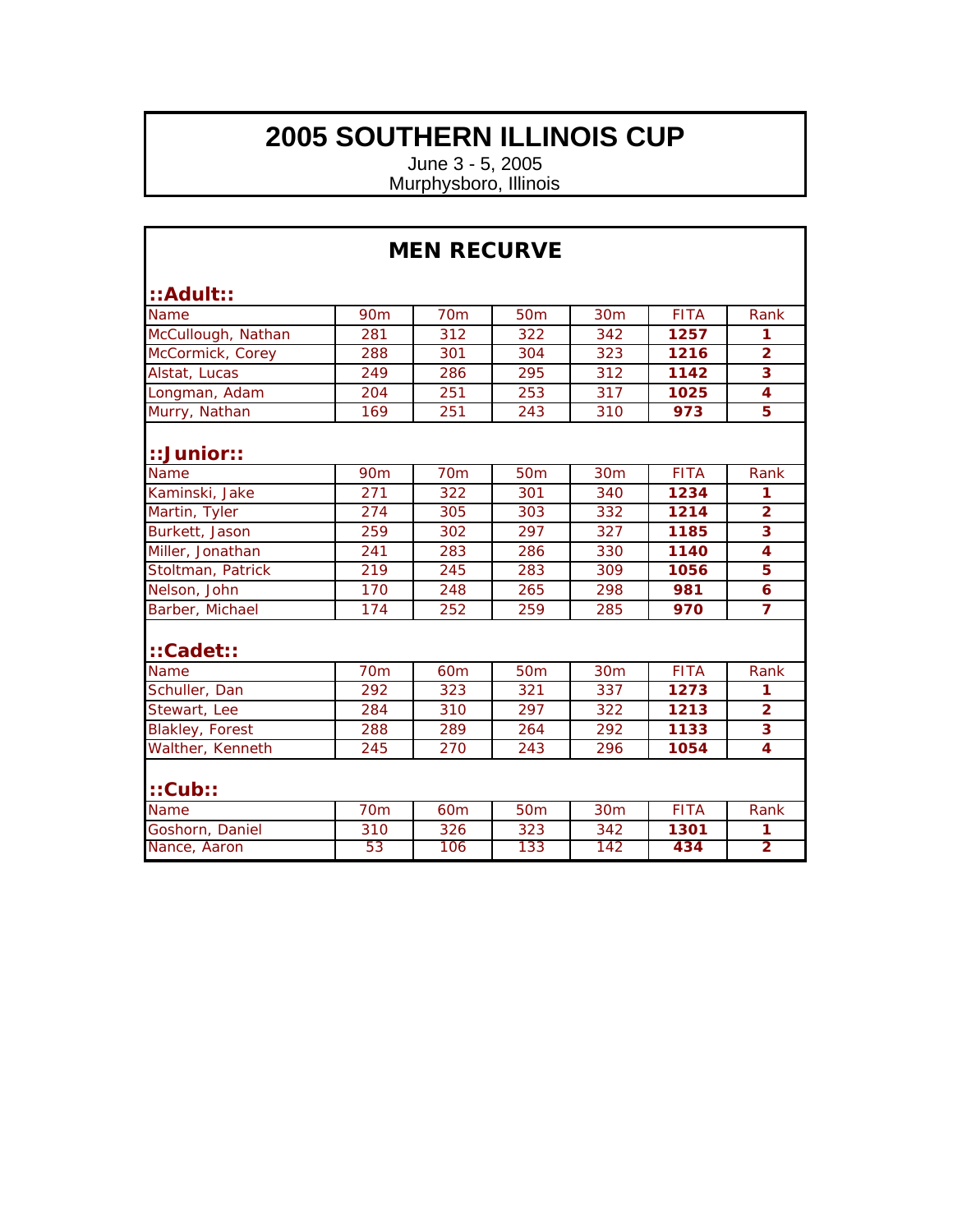| <b>WOMEN COMPOUND</b> |                 |                 |                 |                 |             |                |
|-----------------------|-----------------|-----------------|-----------------|-----------------|-------------|----------------|
| $::$ Adult $::$       |                 |                 |                 |                 |             |                |
| <b>Name</b>           | 70 <sub>m</sub> | 60 <sub>m</sub> | 50 <sub>m</sub> | 30 <sub>m</sub> | <b>FITA</b> | Rank           |
| McCuan, Christa       | 305             | 318             | 309             | 332             | 1264        | 1              |
| $::$ Junior $::$      |                 |                 |                 |                 |             |                |
| Name                  | <b>70m</b>      | 60 <sub>m</sub> | 50 <sub>m</sub> | 30m             | <b>FITA</b> | Rank           |
| Anschutz, Erika       | 334             | 341             | 337             | 351             | 1363        | 1              |
| Christensen, Lindsay  | 314             | 322             | 328             | 343             | 1307        | $\overline{2}$ |
| Mattson, Jessica      | 316             | 322             | 320             | 340             | 1298        | 3              |
| Gallagher, Stephanie  | 312             | 323             | 314             | 343             | 1292        | 4              |
| Heinsohn, Holly       | 313             | 317             | 311             | 335             | 1276        | 5              |
| $::$ Cadet $::$       |                 |                 |                 |                 |             |                |
| <b>Name</b>           | 60m             | 50 <sub>m</sub> | 40 <sub>m</sub> | 30 <sub>m</sub> | <b>FITA</b> | Rank           |
| Falconer, Elissa      | 326             | 344             | 335             | 331             | 1336        | 1              |
| Susen, Amber          | 314             | 329             | 330             | 330             | 1303        | $\overline{2}$ |
| ::Bowmen::            |                 |                 |                 |                 |             |                |
| Name                  | 30 <sub>m</sub> | 25m             | 25m             | 20m             | <b>FITA</b> | Rank           |
| Danielsen, Chelsea    | 299             | 312             | 268             | 296             | 1175        | 1              |
| Jarvis, Kalynn        | 297             | 298             | 292             | 271             | 1158        | $\overline{2}$ |
| Jarvis, Kara          | 124             | 165             | 194             | 222             | 705         | 3              |